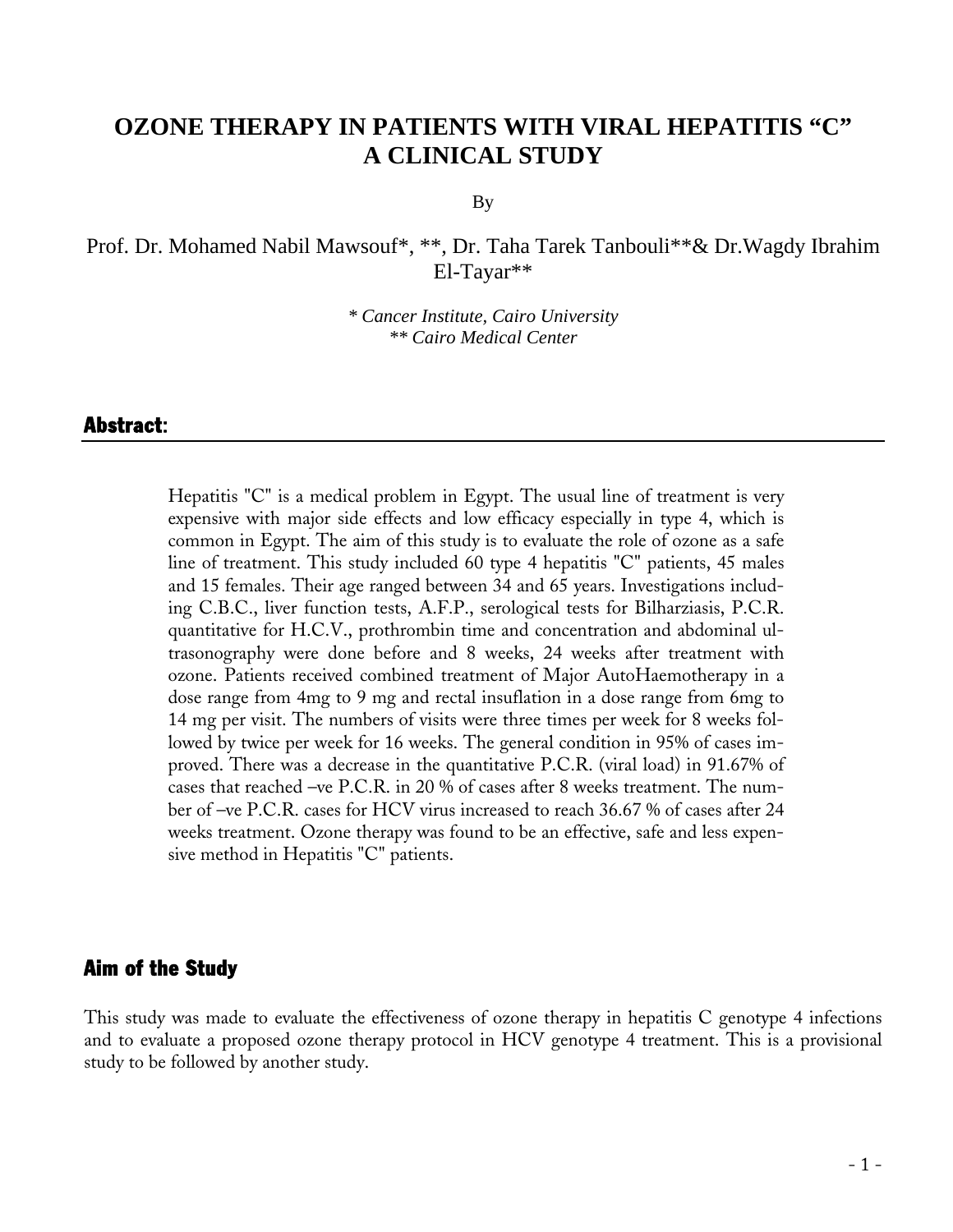## Introduction

Hepatitis C (HCV) is a worldwide medical problem. It is estimated that more than 300 millions on earth are suffering from HCV. Hepatitis C is a major medical problem in Egypt. It is postulated that more than 15% i.e. more than 10 millions of the population in Egypt are suffering from HCV. This disease is slowly progressing, detected mainly accidentally, devitalizing and difficult to treat. The usual line of treatment is very expensive with major side effects and low efficacy.

HCV in most cases leads to complications e.g. liver cirrhosis, ascitis, liver carcinoma and ultimately liver cell failure. Liver Cirrhosis is estimated to develop in 20 -25 % of patients with HCV within 20 years. Hepato-cellular carcinoma in 5% of patients.

It is not only a medical problem, but also an economic problem (less work, less production and very high costs of usual treatment).

So far there are six genotypes of HCV with worldwide prevalence of genotypes 1,2 &3. In Africa genotype 4 and 5 are more dominant. In Asia genotype 6 is more dominant. Genotype differences have shown varying susceptibility to antiviral therapy. In Egypt genotype 4 is prevalent and it is known that is relatively resistant to antiviral treatment.

The main line of treatment nowadays for hepatitis C includes interferon and ribavirin. Ribavirin and interferon have significant medical and psychiatric side effects.

### Antiviral effect of ozone

Ozone is a powerful oxidizing agent. It disrupts viral envelope proteins, lipoproteins, lipids, and glycoproteins. The presence of numerous double bonds in these unsaturated molecules makes them vulnerable to the oxidizing effects of ozone. Molecular architecture is disrupted and widespread breakage of the envelope ensues. Deprived of an envelope, virions cannot sustain nor replicate themselves. Ozone proper, and the peroxide compounds it creates, may directly alter structures on the viral envelope, which are necessary for attachment to host cells. Peplomers, the viral glycoproteins protuberances that connect to host cell receptors are likely sites of ozone action. Alteration in peplomer integrity impairs attachment to host cellular membranes foiling viral attachment and penetration.

### Ozone stimulate leucocytes function and cytokine production

Ozone is a powerful oxidant by itself and leads to production of peroxides with an oxidative power. H2O2 crosses the cell membrane and activates the cytoplasmic gene-regulatory nuclear factor kappa B, ultimately causing the transcription of mRNAs of several cytokines, namely interleukin (IL-1,2,4,6,8,10), tumor necrosis factor (TNF- $\infty$ ) and interferon (IFN  $\beta$  and γ).

In HCV, viral load appears to be a major factor in the invasiveness and virulence of the disease process. Ozone induces the release of cytokines by leucocytes. Stimulation of the immune mechanisms will lead to significant reduction of circulating virions.

# Patients and methods

This study included 60 type 4 hepatitis "C" patients, 45 males and 15 females. Their age ranged between 34 and 65 years. Investigations including C.B.C., liver function tests, A.F.P., serological tests for Bilharziasis, P.C.R. quantitative for H.C.V., prothrombin time and concentration and abdominal ultrasonography were done before and 8 weeks, 24 weeks after treatment with ozone. Patients received combined treatment of Major AutoHaemotherapy in a dose range from 4mg to 9 mg and rectal insuflation in a dose range from 6mg to 14 mg per visit. The numbers of visits were three times per week for eight weeks followed by twice per week for sixteen weeks.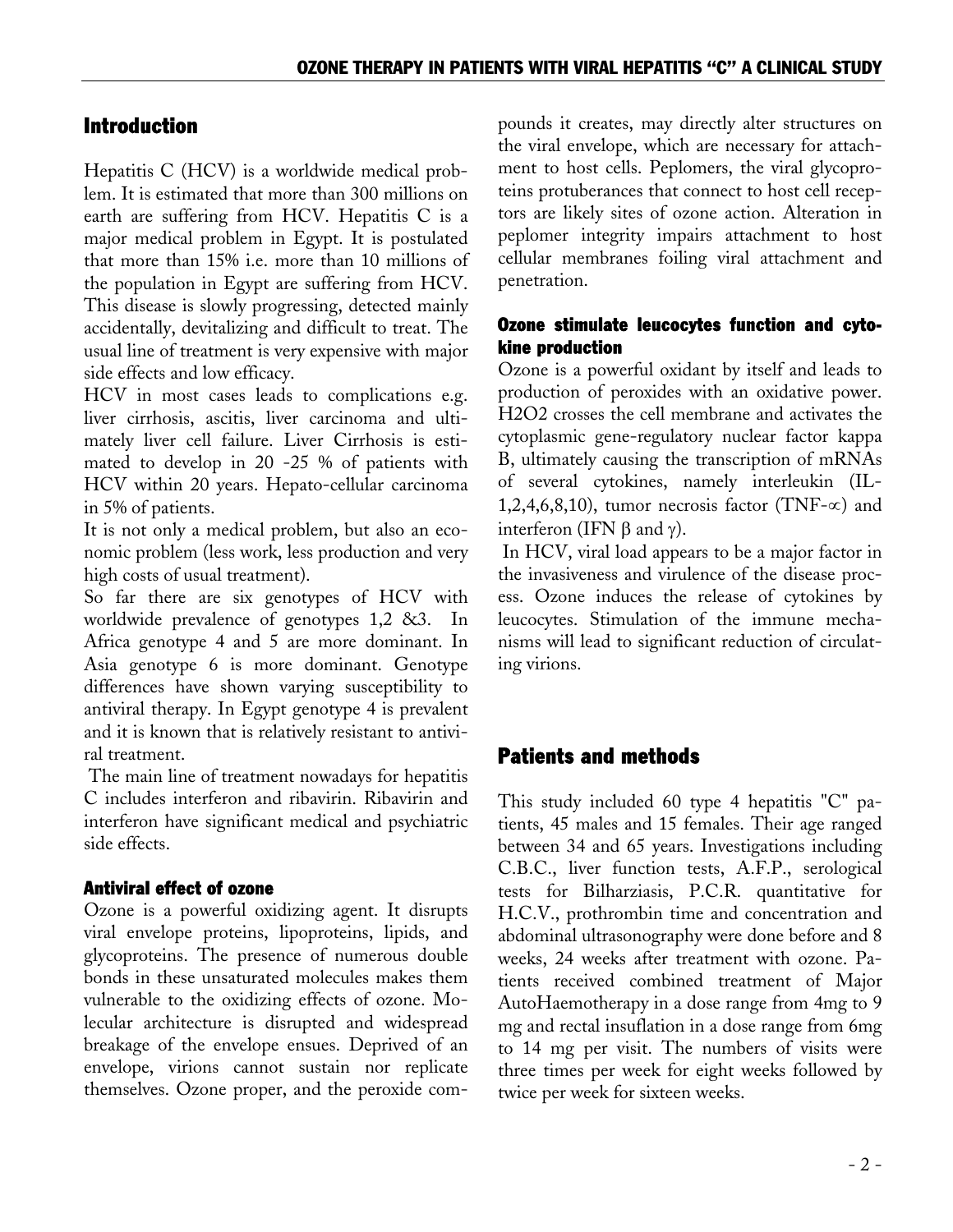Investigations were repeated after 8 and 24 weeks of treatment (but in this study we are focusing on PCR quantitative and Liver enzymes)

General health and daily activity were observed.

#### Ozone Treatment Protocol

First session of major AutoHaemotherapy was given in a concentration of 25µ/ml ozone in oxygen for two successive times, then increased to 30µ/ml ozone in oxygen for another two successive times and so on, increasing the concentration by 5µ/ml every two sessions till reaching a maximum of 60µ/ml were this concentration was fixed till the end of treatment course. The rationale of start low and go slow was respected. The ozone in oxygen volume was fixed in all sessions at 150 ml. The blood weight was constant in each session at 150 gm.

First session of rectal insufflation was given in a concentration of 20µ/ml ozone in oxygen with a volume of 300 ml for two successive times, then increased to 25µ/ml ozone in oxygen with the same volume for another two successive times, then  $30\mu$ /ml x 300 ml twice, then  $35\mu$ /ml x 300 ml

twice followed by 35µ/ml x 350 ml twice till we reach a maximum of  $40\mu$ /ml x 350 ml were this concentration and volume was fixed till the end of treatment..

### **Results**

It was found that following eight weeks of ozone therapy, the viral load decreased in 91.67% of cases ( P value < 0.001 ) that reached zero level in 20 % 0f cases. Following 24 weeks of [ozone therapy,](http://www.ozonemachine.org) there was further decrease of the viral load that reached 95 % of cases ( $P$  value < 0.001) with a zero level in 36.67 % 0f cases. After eight weeks of ozone therapy, the abnormal enzyme levels were back to normal in 20 % of cases ( $P$  value  $\leq 0.001$ ) for the SGPT enzyme, and were back to normal in 23.33 % of cases ( P value < 0.013 ) for the SGOT enzyme (normal levels are < 42 U/L for the SGPT enzyme, and < 45 U/L for the SGOT enzyme).

| <b>Serial Number</b> | <b>Sex</b> | <b>PCR</b> |        | PCR 2mnth PCR 6 mnth | <b>SGOT</b> | SGOT 2 mnth | <b>SGPT</b> | <b>SGPT 2 mnth</b> |
|----------------------|------------|------------|--------|----------------------|-------------|-------------|-------------|--------------------|
|                      | Male       | 89000      | 38000  | 25000                | 32          | 37          | 36          | 36                 |
| 2                    | Male       | 65000      | 41000  | 0                    | 29          | 23          | 21          | 20                 |
| 3                    | Male       | 86000      | 31000  | 9300                 | 56          | 40          | 50          | 39                 |
| 4                    | Male       | 2800       | 1100   | 9000                 | 67          | 40          | 51          | 37                 |
| 5                    | Male       | 6054000    | 0      | 0                    | 78          | 46          | 43          | 38                 |
| 6                    | Male       | 892169     | 516000 | 30000                | 32          | 31          | 36          | 32                 |
|                      | Male       | 200000     | 74000  | 18000                | 36          | 35          | 38          | 38                 |
| 8                    | Male       | 49600      | 0      | 0                    | 33          | 32          | 33          | 33                 |
| 9                    | Male       | 71500      | 20000  | 0                    | 37          | 37          | 36          | 35                 |
| 10                   | Male       | 200000     | 60000  | 23000                | 38          | 33          | 32          | 32                 |
| 11                   | Male       | 57000      | 22000  | 10000                | 76          | 45          | 58          | 40                 |
| 12                   | Male       | 12000      | 0      | 0                    | 41          | 40          | 27          | 37                 |
| 13                   | Male       | 78000      | 31000  | 0                    | 42          | 39          | 36          | 36                 |
| 14                   | Female     | 87360      | 18800  | 0                    | 34          | 34          | 12          | 26                 |
| 15                   | Female     | 6800       | 0      | 0                    | 41          | 31          | 52          | 33                 |
| 16                   | Female     | 40000      | 15000  | 8000                 | 15          | 8           | 14          | 6                  |

Table 1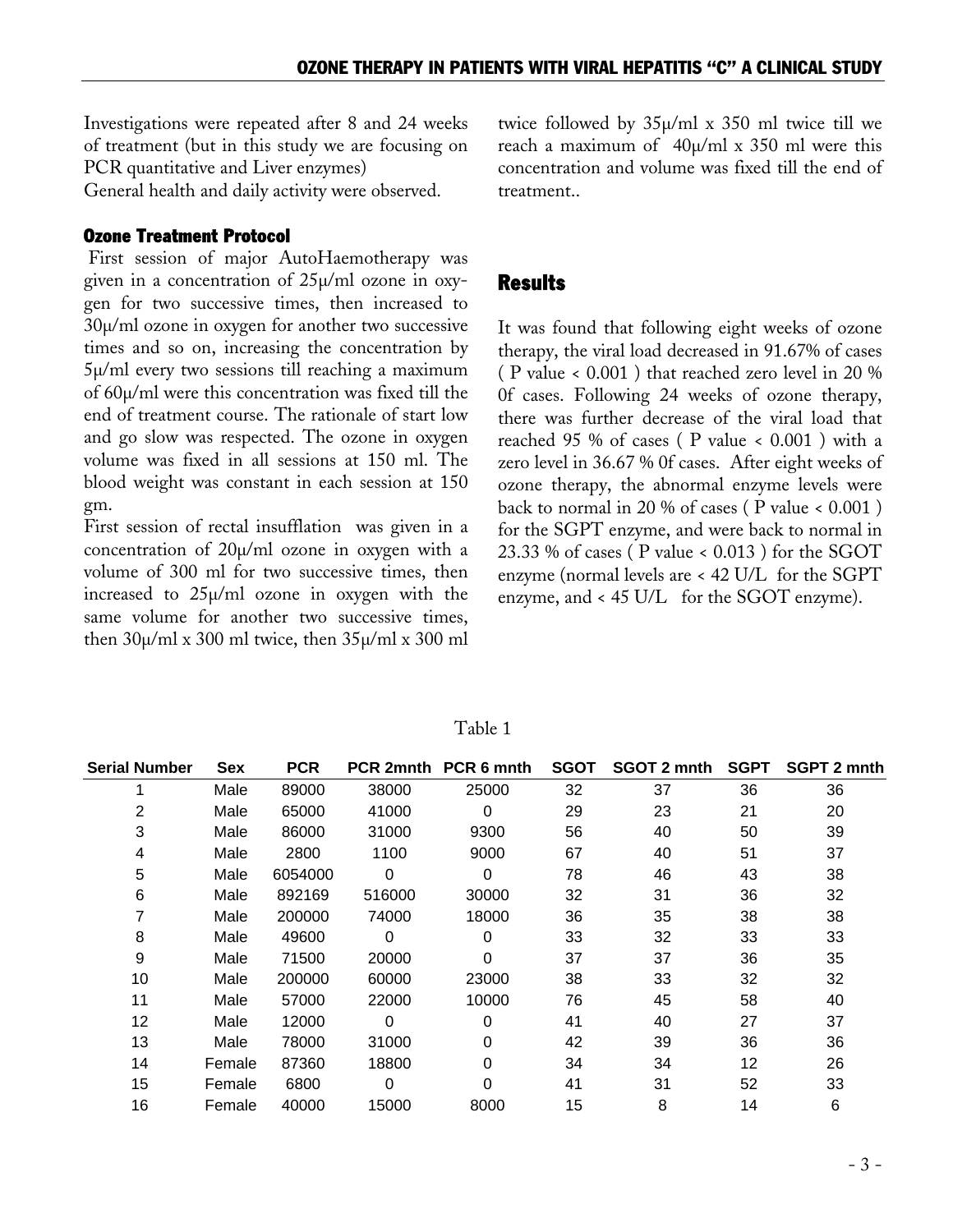### OZONE THERAPY IN PATIENTS WITH VIRAL HEPATITIS "C" A CLINICAL STUDY

| <b>Serial Number</b> | <b>Sex</b> | <b>PCR</b> |                     | PCR 2mnth PCR 6 mnth | <b>SGOT</b> | SGOT 2 mnth SGPT |     | <b>SGPT 2 mnth</b> |
|----------------------|------------|------------|---------------------|----------------------|-------------|------------------|-----|--------------------|
| 17                   | Male       | 7000       | 4200                | 3000                 | 57          | 17               | 92  | 25                 |
| 18                   | Male       | 2726000    | 2814000             | 2519000              | 67          | 39               | 43  | 33                 |
| 19                   | Male       | 11650      | 9850                | 8500                 | 39          | 37               | 33  | 32                 |
| 20                   | Male       | 410800     | 290600              | 150000               | 37          | 28               | 13  | 15                 |
| 21                   | Male       | 96000      | $\mathsf 0$         | $\pmb{0}$            | 90          | 60               | 95  | 67                 |
| 22                   | Female     | 200000     | 6000                | 2500                 | 70          | 57               | 50  | 40                 |
| 23                   | Male       | 96000      | 23700               | 11500                | 26          | 37               | 22  | 21                 |
| 24                   | Male       | 56000      | 30000               | 29000                | 63          | 40               | 31  | 31                 |
| 25                   | Female     | 93000      | 40300               | 16500                | 33          | 51               | 34  | 45                 |
| 26                   | Female     | 56000      | 8600                | $\pmb{0}$            | 37          | 30               | 32  | 28                 |
| 27                   | Male       | 1779992    | 123000              | 54000                | 40          | 40               | 37  | 36                 |
| 28                   | Male       | 29000      | $\pmb{0}$           | $\mathbf 0$          | 36          | 22               | 33  | 18                 |
| 29                   | Female     | 3372000    | 127000              | 42000                | 47          | 41               | 42  | 36                 |
| 30                   | Female     | 648931     | 792000              | 687000               | 56          | 42               | 48  | 41                 |
| 31                   | Male       | 2000       | $\mathbf 0$         | $\pmb{0}$            | 38          | 37               | 33  | 32                 |
| 32                   | Female     | 9000       | $\mathbf 0$         | $\pmb{0}$            | 39          | 38               | 37  | 32                 |
| 33                   | Male       | 7500000    | 500                 | $\pmb{0}$            | 69          | 74               | 130 | 57                 |
| 34                   | Female     | 31500      | 21000               | 9500                 | 57          | 40               | 47  | 32                 |
| 35                   | Male       | 113000     | 45000               | 32000                | 92          | 62               | 72  | 46                 |
| 36                   | Male       | 45160      | 21211               | 7500                 | 39          | 38               | 34  | 34                 |
| 37                   | Male       | 16208400   | 15392000            | 12574000             | 37          | 36               | 33  | 33                 |
| 38                   | Male       | 8000       | 6500                | 5200                 | 36          | 36               | 33  | 32                 |
| 39                   | Male       | 90000      | 38000               | 12300                | 39          | 46               | 54  | 38                 |
| 40                   | Male       | 186000     | $\pmb{0}$           | $\pmb{0}$            | 39          | 37               | 37  | 32                 |
| 41                   | Male       | 75000      | 19200               | 4000                 | 67          | 37               | 39  | 32                 |
| 42                   | Male       | 70000      | 18000               | 5300                 | 36          | 35               | 33  | 32                 |
| 43                   | Male       | 960000     | 670000              | 330000               | 37          | 36               | 14  | 11                 |
| 44                   | Male       | 41592      | $\mathbf 0$         | $\pmb{0}$            | 72          | 76               | 88  | 111                |
| 45                   | Male       | 1800000    | 20000               | 3200                 | 66          | 44               | 50  | 39                 |
| 46                   | Male       | 30000      | 30000               | 28000                | 315         | 45               | 124 | 39                 |
| 47                   | Male       | 27000      | 3000                | 1200                 | 47          | 42               | 39  | 32                 |
| 48                   | Male       | 78000      | 40000               | 30372                | 249         | 195              | 372 | 176                |
| 49                   | Male       | 220000     | 823647              | 0                    | 12          | 12               | 11  | 10                 |
| 50                   | Female     | 48000      | 1100                | 0                    | 20          | 20               | 26  | 26                 |
| 51                   | Male       | 2912000    | 1322000             | 0                    | 39          | 37               | 33  | 32                 |
| 52                   | Female     | 187000     | 244000              | 198000               | 131         | 69               | 80  | 50                 |
| 53                   | Male       | 20000      | 7600                | 1600                 | 8           | 83               | 37  | 31                 |
| 54                   | Male       | 823000     | $\pmb{0}$           | $\boldsymbol{0}$     | 142         | 60               | 168 | 70                 |
| 55                   | Female     | 1080000    | 760000              | 520000               | 66          | 35               | 55  | 42                 |
| 56                   | Male       | 5357000    | 6000                | $\pmb{0}$            | 64          | 39               | 122 | 60                 |
| 57                   | Female     | 6000       | $\mathsf{O}\xspace$ | $\boldsymbol{0}$     | 43          | 39               | 40  | 32                 |
| 58                   | Male       | 5200000    | 624000              | 112000               | 38          | 34               | 42  | 22                 |
| 59                   | Male       | 1700000    | 83000               | 19500                | 21          | 12               | 23  | 11                 |
| 60                   | Female     | 80000      | 60000               | 40000                | 44          | 40               | 35  | 35                 |

PCR and enzyme levels in all patients before and after ozone therapy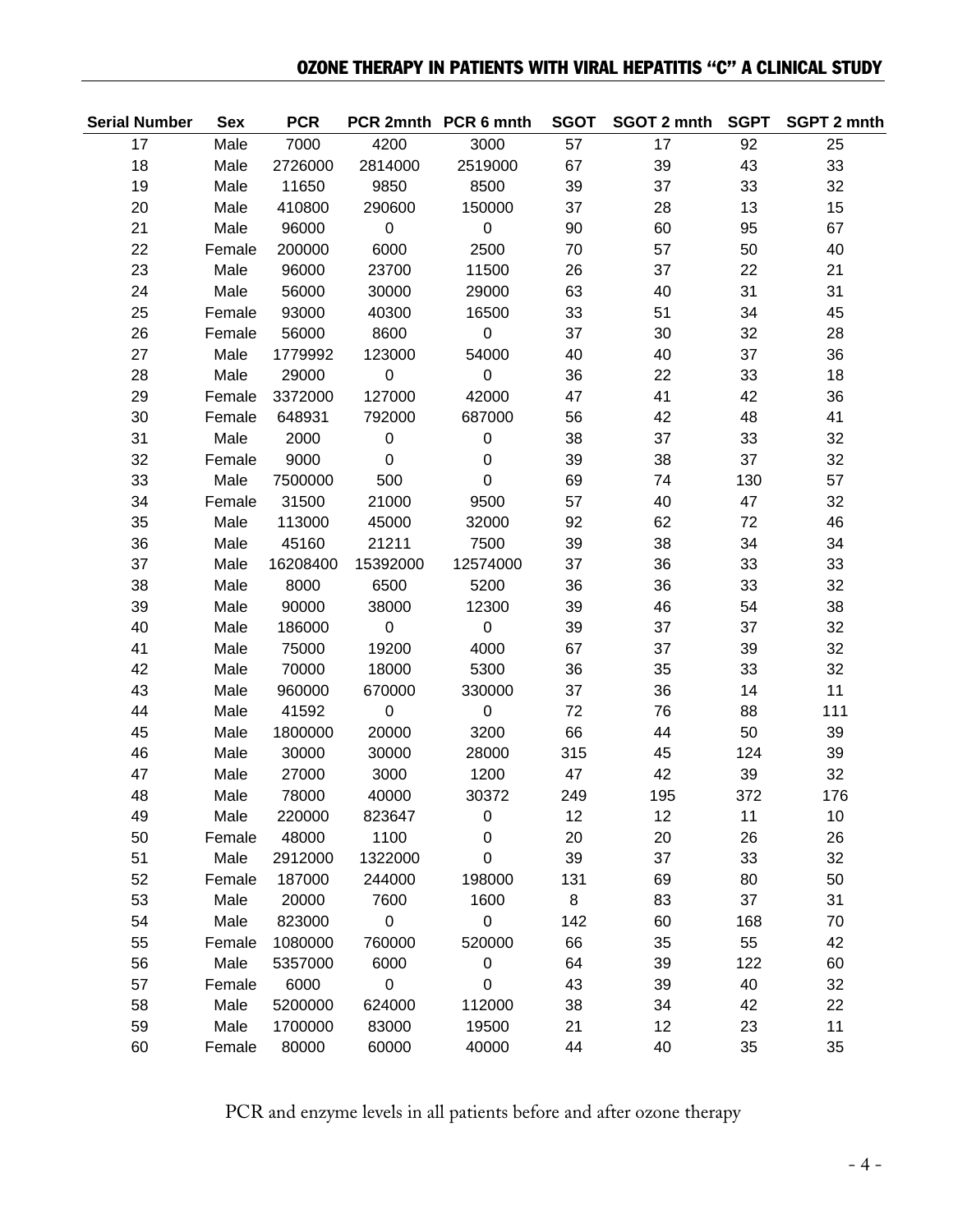Fig. 1



PCR average number before, during and after ozone therapy

Fig. 2



Viral load category numbers before, during and after ozone therapy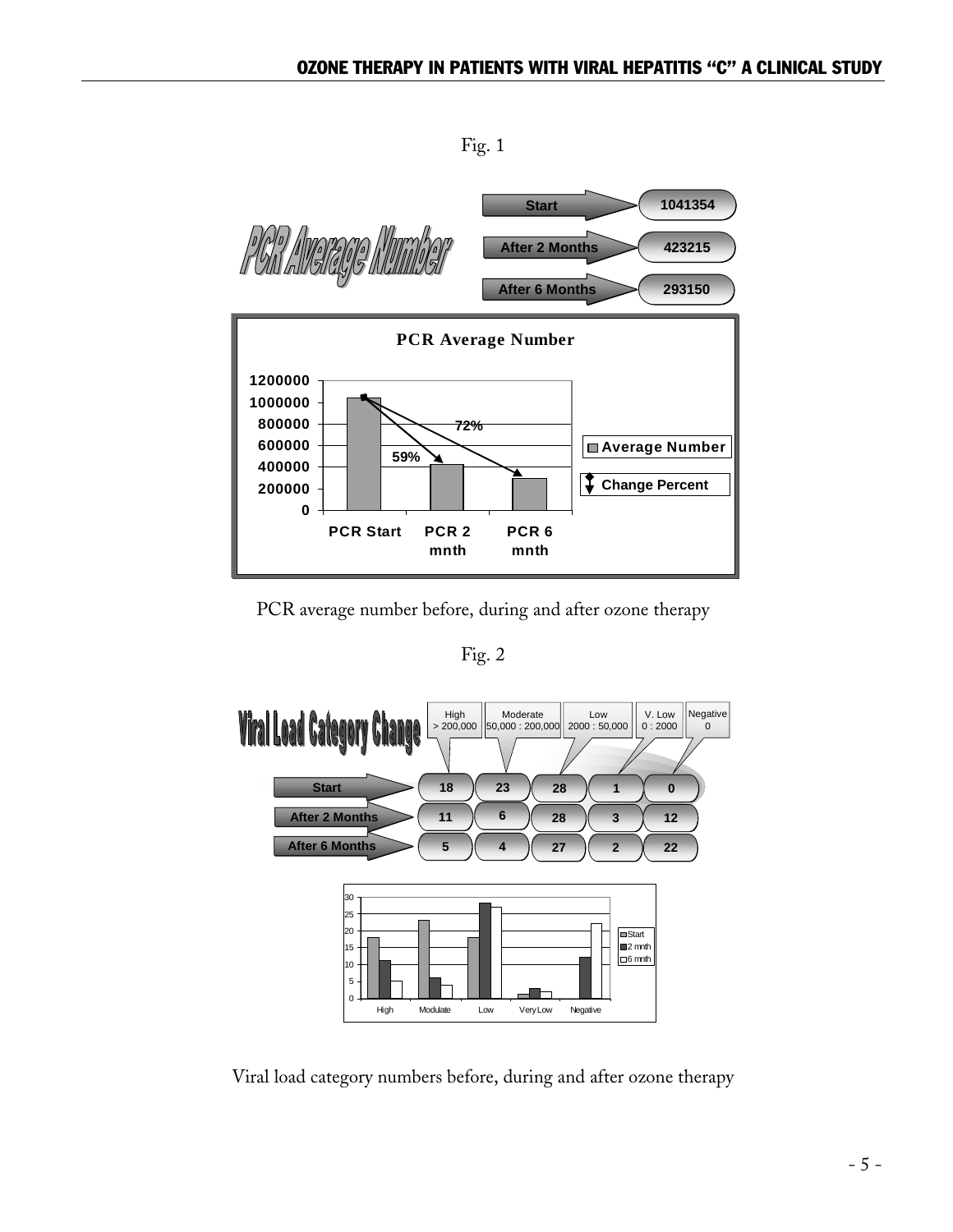Fig. 3



Number of PCR negative cases during and after ozone therapy

Fig. 4



Number of cases with a decrease in PCR viral load during and after ozone therapy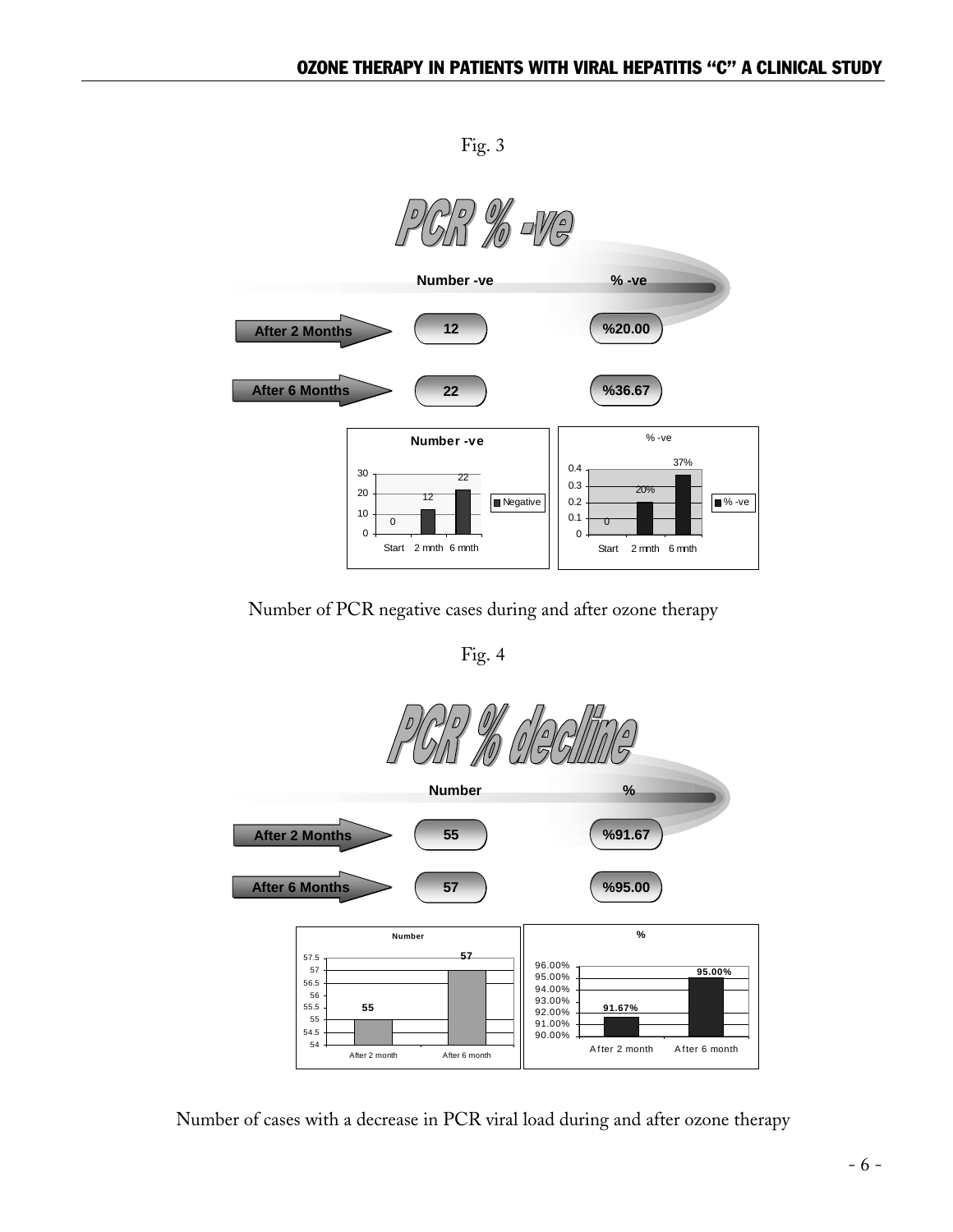OT - AST *Number* **Start 2 Month Normal 36 48 12 Abnormal 24** 60 50 40 **Normal** 30 Abnormal 20 10 0 SGOT-AST Start SGOT-AST 2mnth

Fig. 5

Normal and abnormal SGOT enzyme levels before and after ozone therapy



Normal and abnormal SGPT enzyme levels before and after ozone therapy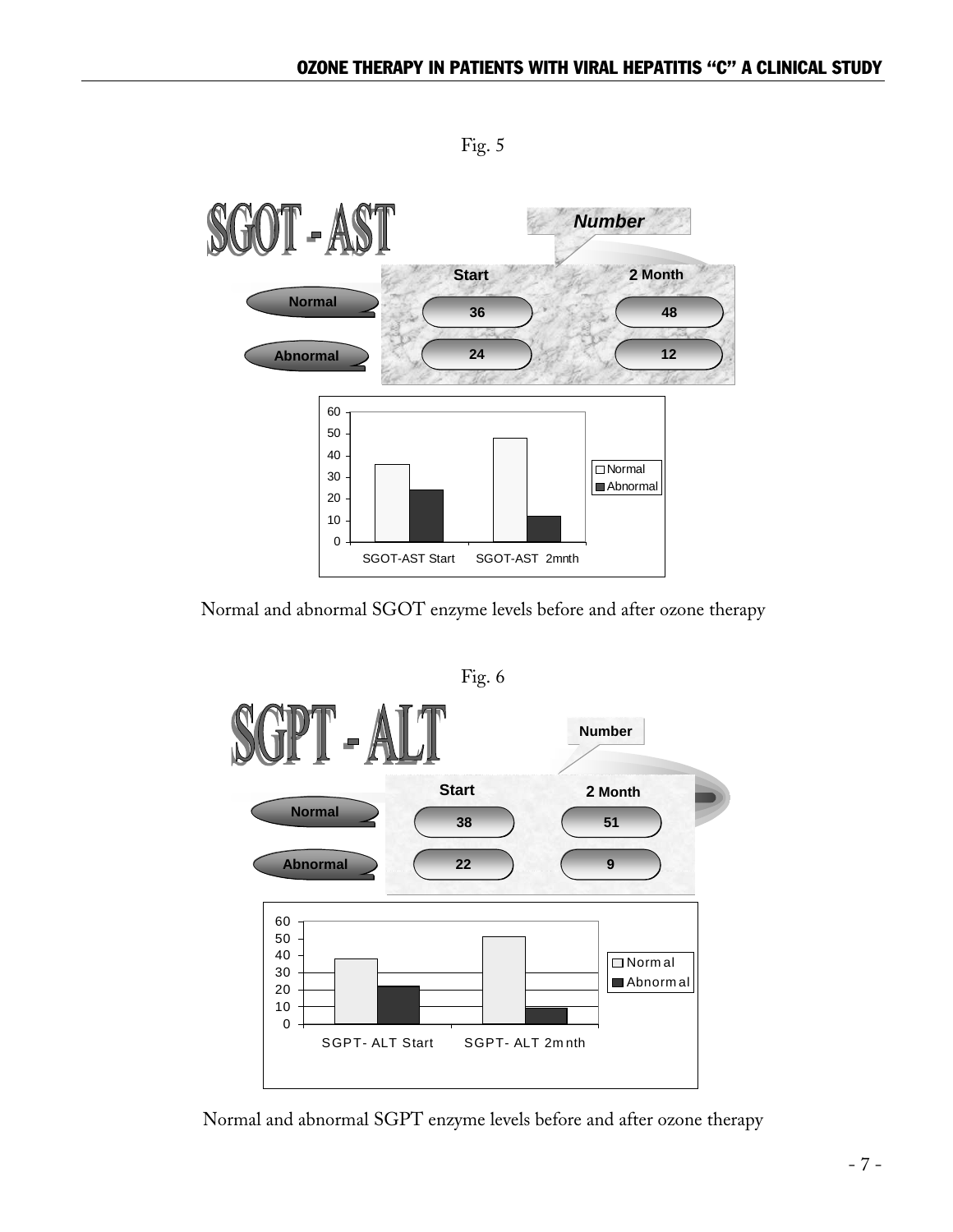## Discussion

The significant decrease in viral load is an impor- $\text{tant factor}$  – among other factors – for judging the improvement of a case of hepatitis C virus. In this study, it was found that following ozone therapy; there was a significant reduction of viral load. This decrease was evident after 8 weeks and further decline following another 16 weeks of ozone therapy.

Normal enzyme levels are a very important indicator denoting the sound integrity of liver cells. In this study, it was found that following ozone therapy; there was a significant change of abnormal enzyme levels towards normal values.

Some patients received DDB pills that are a Chinese herbal medicine capable of lowering the enzyme level, but without any anti-viral action. Stoppage of DDB will be followed by increase in enzyme level to the previous level. This can explain why some of the patients had a normal enzyme level before starting ozone therapy.

Clinical observations and questioning of the patients revealed that in 95 % of cases the general condition improved and some of patients returned to work after they were staying at home. Moreover in most cases there were improvement of the quality of life and they had the sense of wellbeing. All these data points to the important role of ozone a safe, effective method of therapy.

In 5% of cases the viral load did not decrease and were not responding to ozone therapy. Observation the patients and by clinical analysis reveled that there are three major factors for irresponsiveness: 1- improper diet with lots of fats and meat that is capable of lying great stress on the liver as an organ for metabolism and exhausting this organ. 2- physical exhaustion with lots of effort and long hours in work. This will through a great burden on the body as a whole and the liver as a part of the body. 3- hepatotoxic drugs that might be taken by the patient for treatment of another disease.

It is understandable that the response to treatment will be less in complicated cases with e.g. liver cirrhosis and ascitis or cases associated with chronic diseases e.g. diabetes and bilharziasis, but however, these were not considered as factors in ineffectiveness.

In this study there were no control group and the patient was considered a control to himself and the main issue, as a preliminary study was to compare the clinical and laboratory findings before and after ozone therapy.

In order to reach a proper protocol for ozone therapy, several pilot studies had to be accomplished. Trial MAH twice/week for 2 months, MAH three times/week for 2 months, RI twice/week for 2 months, RI three times /week for 2 months following rationale of start low and go slow. Good results were obtained but not as good as the study protocol.

After 8 weeks treatment as mentioned in this study protocol, combined MAH & RI once /week was tried as a pilot study for continuing therapy, but however the results less than in present study protocol from the general condition point of view. If we shift to twice / week the general condition is better.

Combination of MAH and RI was important the deliver ozone therapy to both systemic and portal circulation. Ozone therapy was found to induce hyper-oxygenation of portal circulation.

# Conclusion

As a preliminary study Ozone therapy was found to be an effective, safe and less expensive method in Hepatitis "C" patients but further studies are important.

The protocol of ozone therapy in this study was found to be the best of many other protocols dealing with hepatitis C type 4.